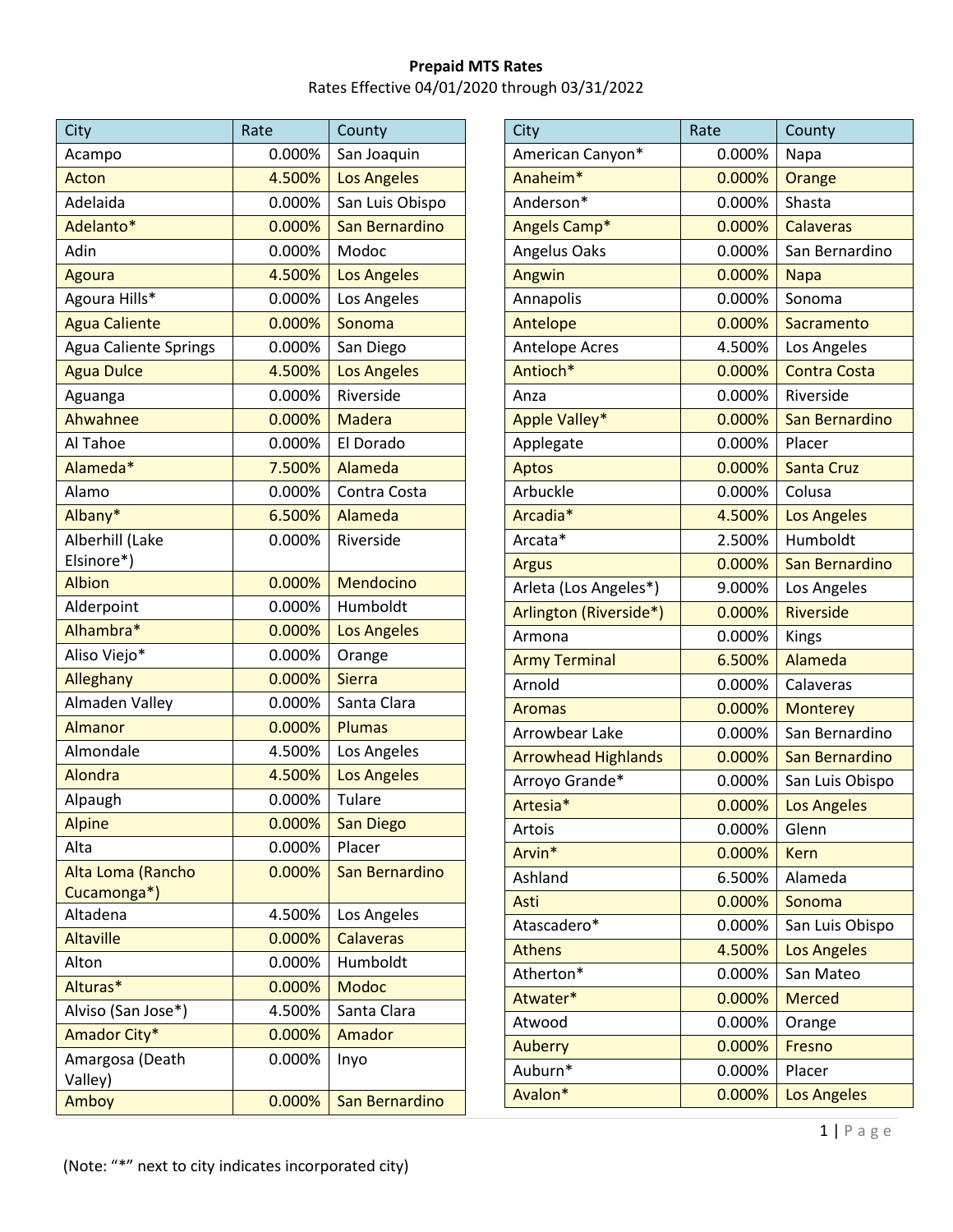| City                        | Rate   | County              |
|-----------------------------|--------|---------------------|
| Avenal*                     | 0.000% | Kings               |
| Avery                       | 0.000% | <b>Calaveras</b>    |
| Avila Beach                 | 0.000% | San Luis Obispo     |
| Azusa*                      | 0.000% | <b>Los Angeles</b>  |
| <b>Badger</b>               | 0.000% | Tulare              |
| <b>Bailey</b>               | 4.500% | <b>Los Angeles</b>  |
| <b>Baker</b>                | 0.000% | San Bernardino      |
| Bakersfield*                | 0.000% | <b>Kern</b>         |
| <b>Balboa (Newport</b>      | 0.000% | Orange              |
| Beach*)                     |        |                     |
| <b>Balboa Island</b>        | 0.000% | Orange              |
| (Newport Beach*)            |        |                     |
| Balboa Park (San<br>Diego*) | 0.000% | San Diego           |
| <b>Baldwin Park*</b>        | 4.500% | <b>Los Angeles</b>  |
| <b>Ballard</b>              | 0.000% | Santa Barbara       |
| <b>Ballico</b>              | 0.000% | <b>Merced</b>       |
| <b>Ballroad</b>             | 0.000% | Orange              |
| <b>Bangor</b>               | 0.000% | <b>Butte</b>        |
| Banning*                    | 0.000% | Riverside           |
| <b>Banta</b>                | 0.000% | San Joaquin         |
| <b>Bard</b>                 | 0.000% | Imperial            |
| <b>Barrington</b>           | 4.500% | <b>Los Angeles</b>  |
| Barstow*                    | 0.000% | San Bernardino      |
| <b>Bartlett</b>             | 0.000% | Inyo                |
| <b>Barton</b>               | 0.000% | Fresno              |
| <b>Base Line</b>            | 0.000% | San Bernardino      |
| <b>Bass Lake</b>            | 0.000% | Madera              |
| <b>Bassett</b>              | 4.500% | Los Angeles         |
| <b>Baxter</b>               | 0.000% | Placer              |
| <b>Bay Point (formally</b>  | 0.000% | <b>Contra Costa</b> |
| <b>West Pittsburg)</b>      |        |                     |
| Bayside                     | 0.000% | Humboldt            |
| <b>Baywood Park</b>         | 0.000% | San Luis Obispo     |
| Beale A.F.B.                | 0.000% | Yuba                |
| <b>Bear River Lake</b>      | 0.000% | Amador              |
| <b>Bear Valley</b>          | 0.000% | Alpine              |
| <b>Bear Valley</b>          | 0.000% | <b>Mariposa</b>     |
| Beaumont*                   | 0.000% | Riverside           |
| <b>Beckwourth</b>           | 0.000% | <b>Plumas</b>       |

| City                                     | Rate      | County             |
|------------------------------------------|-----------|--------------------|
| <b>Bel Air Estates (Los</b><br>Angeles*) | 9.000%    | Los Angeles        |
| <b>Belden</b>                            | $0.000\%$ | <b>Plumas</b>      |
| Bell Gardens*                            | 0.000%    | Los Angeles        |
| Bell*                                    | 9.000%    | <b>Los Angeles</b> |
| <b>Bella Vista</b>                       | 0.000%    | Shasta             |
| Bellflower*                              | 4.500%    | <b>Los Angeles</b> |
| Belmont*                                 | 0.000%    | San Mateo          |
| Belvedere*                               | 0.000%    | <b>Marin</b>       |
| Ben Lomond                               | 0.000%    | Santa Cruz         |
| Benicia*                                 | 3.500%    | Solano             |
| Benton                                   | 0.000%    | Mono               |
| Berkeley*                                | 7.500%    | Alameda            |
| <b>Bermuda Dunes</b>                     | 0.000%    | Riverside          |
| <b>Berry Creek</b>                       | $0.000\%$ | <b>Butte</b>       |
| <b>Bethel Island</b>                     | 0.000%    | Contra Costa       |
| <b>Betteravia</b>                        | 0.000%    | Santa Barbara      |
| Beverly Hills*                           | 0.000%    | Los Angeles        |
| <b>Bieber</b>                            | 0.000%    | Lassen             |
| <b>Big Bar</b>                           | 0.000%    | Trinity            |
| <b>Big Basin</b>                         | 0.000%    | <b>Santa Cruz</b>  |
| <b>Big Bear City</b>                     | 0.000%    | San Bernardino     |
| Big Bear Lake*                           | 0.000%    | San Bernardino     |
| <b>Big Bend</b>                          | 0.000%    | Shasta             |
| <b>Big Creek</b>                         | 0.000%    | Fresno             |
| <b>Big Oak Flat</b>                      | 0.000%    | Tuolumne           |
| <b>Big Pine</b>                          | 0.000%    | Inyo               |
| <b>Big River</b>                         | 0.000%    | San Bernardino     |
| <b>Big Sur</b>                           | 0.000%    | <b>Monterey</b>    |
| Biggs*                                   | 0.000%    | <b>Butte</b>       |
| <b>Bijou</b>                             | 0.000%    | <b>El Dorado</b>   |
| <b>Biola</b>                             | 0.000%    | Fresno             |
| <b>Biola College (La</b><br>Mirada*)     | 0.000%    | <b>Los Angeles</b> |
| <b>Birds Landing</b>                     | 0.000%    | Solano             |
| Bishop*                                  | 0.000%    | Inyo               |
| <b>Black Hawk</b>                        | 0.000%    | Contra Costa       |
| <b>Blairsden</b>                         | 0.000%    | <b>Plumas</b>      |
| Blocksburg                               | 0.000%    | Humboldt           |
| Bloomington                              | 0.000%    | San Bernardino     |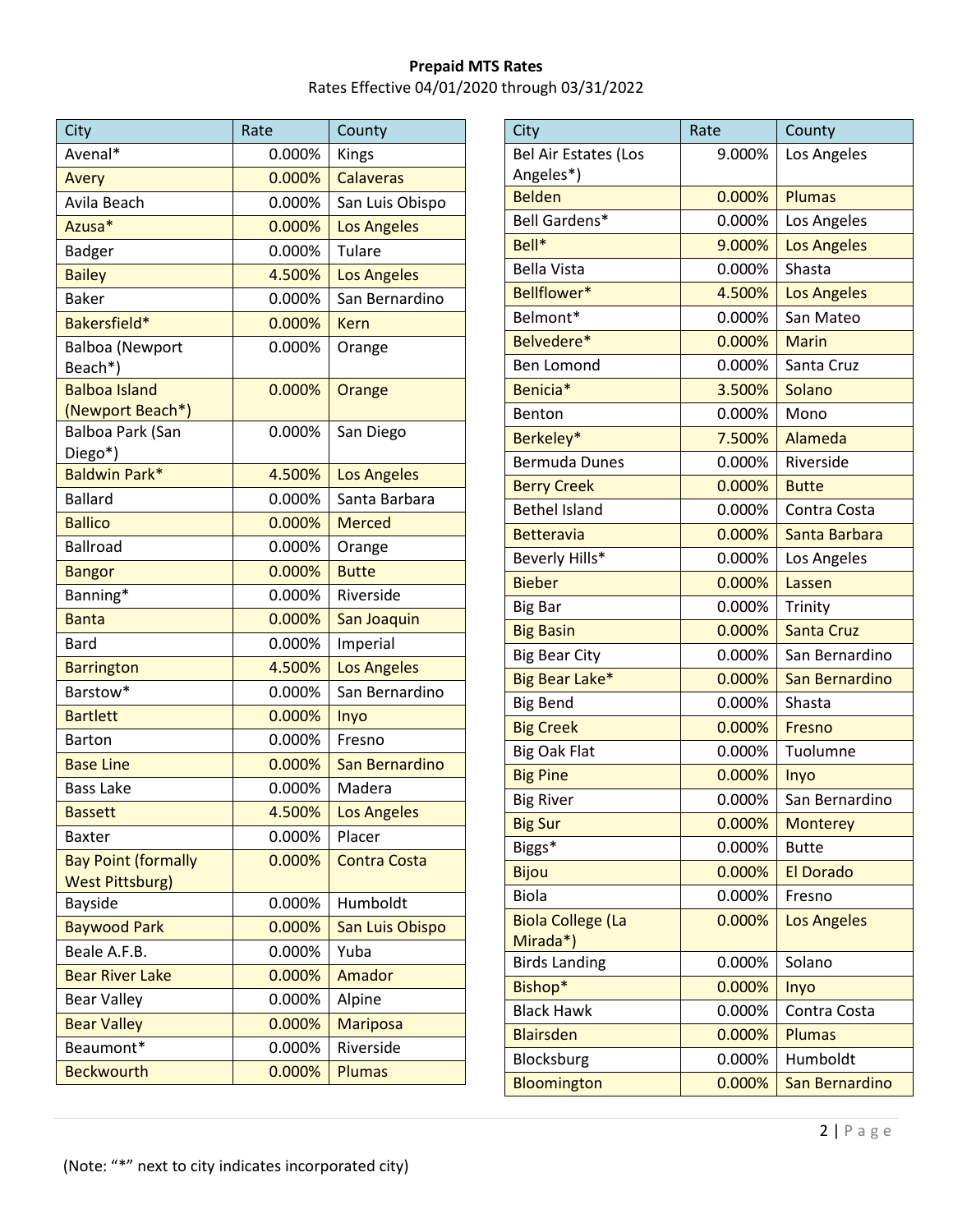| City                                   | Rate      | County              |
|----------------------------------------|-----------|---------------------|
| <b>Blossom Hill</b>                    | 0.000%    | Santa Clara         |
| <b>Blossom Valley</b>                  | 0.000%    | Santa Clara         |
| <b>Blue Jay</b>                        | 0.000%    | San Bernardino      |
| <b>Blue Lake*</b>                      | 0.000%    | <b>Humboldt</b>     |
| Blythe*                                | 0.000%    | Riverside           |
| <b>Bodega</b>                          | 0.000%    | Sonoma              |
| Bodega Bay                             | 0.000%    | Sonoma              |
| <b>Bodfish</b>                         | $0.000\%$ | <b>Kern</b>         |
| <b>Bolinas</b>                         | 0.000%    | Marin               |
| <b>Bolsa</b>                           | $0.000\%$ | Orange              |
| <b>Bombay Beach</b>                    | 0.000%    | Imperial            |
| <b>Bonita</b>                          | 0.000%    | <b>San Diego</b>    |
| <b>Bonny Doon</b>                      | 0.000%    | Santa Cruz          |
| <b>Bonsall</b>                         | 0.000%    | San Diego           |
| Boonville                              | 0.000%    | Mendocino           |
| <b>Boron</b>                           | 0.000%    | <b>Kern</b>         |
| <b>Borrego Springs</b>                 | 0.000%    | San Diego           |
| <b>Bostonia</b>                        | 0.000%    | <b>San Diego</b>    |
| <b>Boulder Creek</b>                   | 0.000%    | Santa Cruz          |
| <b>Boulevard</b>                       | $0.000\%$ | <b>San Diego</b>    |
| <b>Bouquet Canyon</b>                  | 0.000%    | Los Angeles         |
| (Santa Clarita*)                       |           |                     |
| <b>Bowman</b>                          | 0.000%    | Placer              |
| <b>Boyes Hot Springs</b>               | 0.000%    | Sonoma              |
| Bradbury*                              | 5.500%    | <b>Los Angeles</b>  |
| <b>Bradford</b>                        | 6.500%    | Alameda             |
| <b>Bradley</b>                         | 0.000%    | <b>Monterey</b>     |
| Branscomb                              | 0.000%    | Mendocino           |
| Brawley*                               | 0.000%    | <b>Imperial</b>     |
| Brea*                                  | 0.000%    | Orange              |
| <b>Brents Junction</b>                 | 4.500%    | <b>Los Angeles</b>  |
| <b>Brentwood (Los</b>                  | 9.000%    | Los Angeles         |
| Angeles*)                              |           |                     |
| Brentwood*                             | 0.000%    | <b>Contra Costa</b> |
| <b>Briceland</b>                       | 0.000%    | Humboldt            |
| <b>Bridgeport</b>                      | 0.000%    | <b>Mariposa</b>     |
| <b>Bridgeport</b>                      | 0.000%    | Mono                |
| <b>Bridgeville</b>                     | 0.000%    | <b>Humboldt</b>     |
| Brisbane*                              | 0.000%    | San Mateo           |
| <b>Broderick (West</b><br>Sacramento*) | 0.000%    | Yolo                |

| City                          | Rate   | County             |
|-------------------------------|--------|--------------------|
| <b>Brookdale</b>              | 0.000% | Santa Cruz         |
| <b>Brookhurst Center</b>      | 0.000% | Orange             |
| <b>Brooks</b>                 | 0.000% | Yolo               |
| <b>Browns Valley</b>          | 0.000% | Yuba               |
| <b>Brownsville</b>            | 0.000% | Yuba               |
| <b>Bryn Mawr</b>              | 0.000% | San Bernardino     |
| <b>Bryte (West</b>            | 0.000% | Yolo               |
| Sacramento*)                  |        |                    |
| Buellton*                     | 0.000% | Santa Barbara      |
| Buena Park*                   | 0.000% | Orange             |
| Burbank*                      | 6.500% | <b>Los Angeles</b> |
| Burlingame*                   | 0.000% | San Mateo          |
| <b>Burney</b>                 | 0.000% | <b>Shasta</b>      |
| <b>Burnt Ranch</b>            | 0.000% | Trinity            |
| <b>Burrel</b>                 | 0.000% | Fresno             |
| <b>Burson</b>                 | 0.000% | Calaveras          |
| <b>Butte City</b>             | 0.000% | Glenn              |
| <b>Butte Meadows</b>          | 0.000% | <b>Butte</b>       |
| <b>Buttonwillow</b>           | 0.000% | <b>Kern</b>        |
| Byron                         | 0.000% | Contra Costa       |
| Cabazon                       | 0.000% | <b>Riverside</b>   |
| Cabrillo                      | 4.500% | Los Angeles        |
| Cadiz                         | 0.000% | San Bernardino     |
| Calabasas Highlands           | 4.500% | Los Angeles        |
| <b>Calabasas Park</b>         | 4.500% | <b>Los Angeles</b> |
| Calabasas*                    | 0.000% | Los Angeles        |
| Calexico*                     | 0.000% | <b>Imperial</b>    |
| Caliente                      | 0.000% | Kern               |
| California City*              | 0.000% | <b>Kern</b>        |
| <b>California Hot Springs</b> | 0.000% | <b>Tulare</b>      |
| <b>California Valley</b>      | 0.000% | San Luis Obispo    |
| Calimesa*                     | 0.000% | Riverside          |
| Calipatria*                   | 0.000% | <b>Imperial</b>    |
| Calistoga*                    | 0.000% | Napa               |
| Callahan                      | 0.000% | Siskiyou           |
| Calpella                      | 0.000% | Mendocino          |
| Calpine                       | 0.000% | <b>Sierra</b>      |
| Calwa                         | 0.000% | Fresno             |
| Camarillo*                    | 0.000% | Ventura            |
| Cambria                       | 0.000% | San Luis Obispo    |
|                               |        |                    |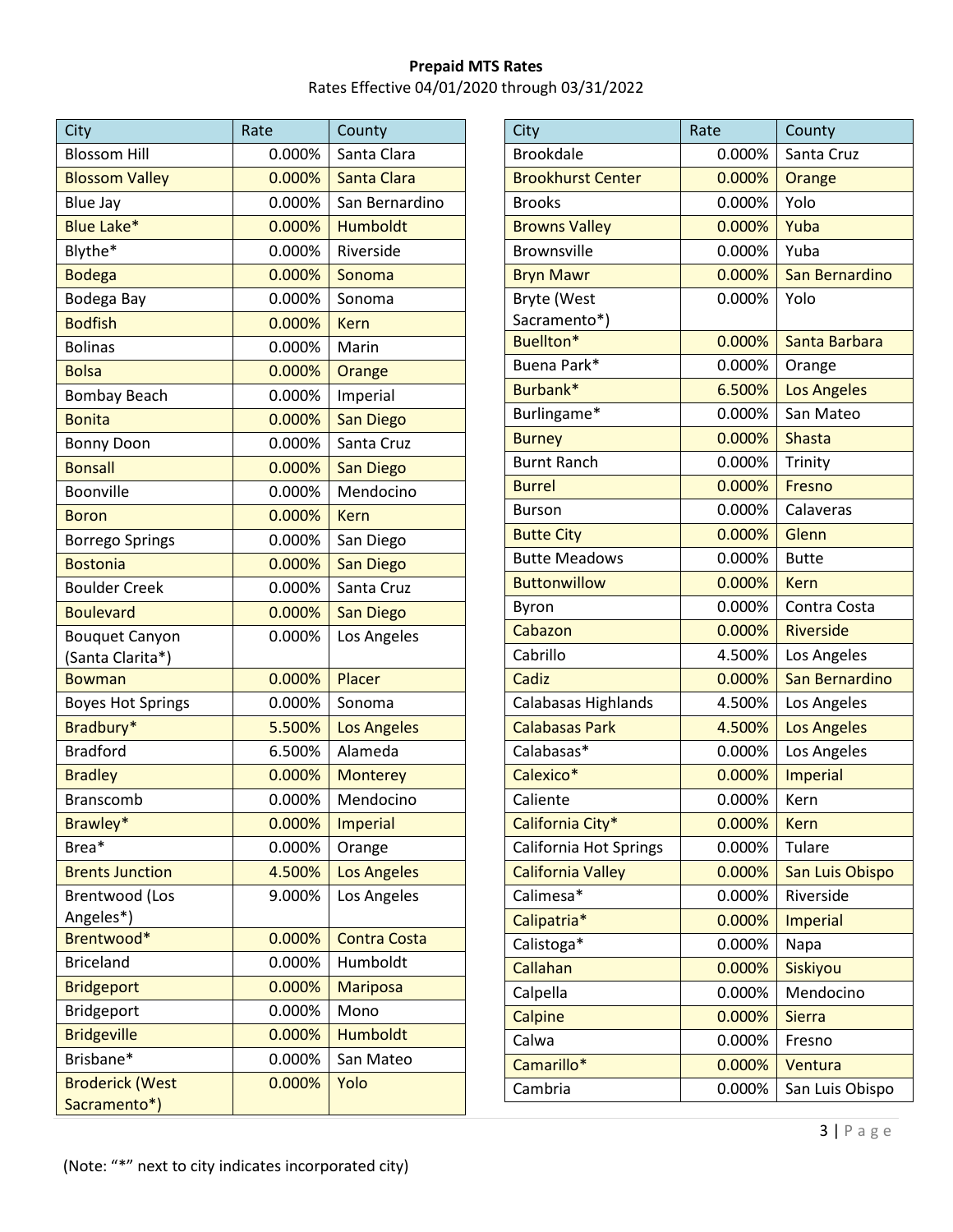| City                               | Rate   | County              |
|------------------------------------|--------|---------------------|
| <b>Cambrian Park</b>               | 0.000% | Santa Clara         |
| <b>Cameron Park</b>                | 0.000% | El Dorado           |
| Camino                             | 0.000% | <b>El Dorado</b>    |
| Camp Beale                         | 0.000% | Yuba                |
| <b>Camp Connell</b>                | 0.000% | <b>Calaveras</b>    |
| Camp Curry                         | 0.000% | Mariposa            |
| <b>Camp Kaweah</b>                 | 0.000% | <b>Tulare</b>       |
| Camp Meeker                        | 0.000% | Sonoma              |
| <b>Camp Nelson</b>                 | 0.000% | <b>Tulare</b>       |
| Camp Pendleton                     | 0.000% | San Diego           |
| <b>Camp Roberts</b>                | 0.000% | <b>Monterey</b>     |
| Campbell*                          | 0.000% | Santa Clara         |
| Campo                              | 0.000% | <b>San Diego</b>    |
| Campo Seco                         | 0.000% | Calaveras           |
| Camptonville                       | 0.000% | Yuba                |
| Canby                              | 0.000% | Modoc               |
| <b>Canoga Annex</b>                | 4.500% | <b>Los Angeles</b>  |
| Canoga Park (Los                   | 9.000% | Los Angeles         |
| Angeles*)                          |        |                     |
| Cantil                             | 0.000% | Kern                |
| Cantua Creek                       | 0.000% | Fresno              |
| Canyon                             | 0.000% | <b>Contra Costa</b> |
| Canyon Country (Santa<br>Clarita*) | 0.000% | Los Angeles         |
| Canyon Lake*                       | 3.500% | <b>Riverside</b>    |
| Canyondam                          | 0.000% | Plumas              |
| Capay                              | 0.000% | Yolo                |
| Capistrano Beach<br>(Dana Point*)  | 0.000% | Orange              |
| Capitola*                          | 0.000% | <b>Santa Cruz</b>   |
| Cardiff By The Sea                 | 0.000% | San Diego           |
| (Encinitas*)                       |        |                     |
| Cardwell                           | 0.000% | Fresno              |
| Carlotta                           | 0.000% | Humboldt            |
| Carlsbad*                          | 0.000% | San Diego           |
| Carmel Rancho                      | 0.000% | Monterey            |
| <b>Carmel Valley</b>               | 0.000% | <b>Monterey</b>     |
| Carmel*                            | 0.000% | Monterey            |
| Carmichael                         | 0.000% | Sacramento          |
| Carnelian Bay                      | 0.000% | Placer              |
| Carpinteria*                       | 0.000% | Santa Barbara       |

| City                           | Rate   | County             |
|--------------------------------|--------|--------------------|
| Carson*                        | 0.000% | Los Angeles        |
| Cartago                        | 0.000% | Inyo               |
| Caruthers                      | 0.000% | Fresno             |
| <b>Casitas Springs</b>         | 0.000% | Ventura            |
| Casmalia                       | 0.000% | Santa Barbara      |
| Caspar                         | 0.000% | Mendocino          |
| Cassel                         | 0.000% | Shasta             |
| Castaic                        | 4.500% | <b>Los Angeles</b> |
| Castella                       | 0.000% | Shasta             |
| Castle A.F.B.                  | 0.000% | <b>Merced</b>      |
| Castro Valley                  | 6.500% | Alameda            |
| Castroville                    | 0.000% | <b>Monterey</b>    |
| Cathedral City*                | 2.500% | Riverside          |
| <b>Catheys Valley</b>          | 0.000% | <b>Mariposa</b>    |
| Cayucos                        | 0.000% | San Luis Obispo    |
| Cazadero                       | 0.000% | Sonoma             |
| Cecilville                     | 0.000% | Siskiyou           |
| Cedar                          | 4.500% | <b>Los Angeles</b> |
| <b>Cedar Crest</b>             | 0.000% | Fresno             |
| <b>Cedar Glen</b>              | 0.000% | San Bernardino     |
| Cedar Ridge                    | 0.000% | Nevada             |
| <b>Cedarpines Park</b>         | 0.000% | San Bernardino     |
| Cedarville                     | 0.000% | Modoc              |
| <b>Central Valley</b>          | 0.000% | Shasta             |
| Century City (Los<br>Angeles*) | 9.000% | Los Angeles        |
| Ceres*                         | 2.500% | <b>Stanislaus</b>  |
| Cerritos*                      | 0.000% | Los Angeles        |
| Challenge                      | 0.000% | Yuba               |
| <b>Chambers Lodge</b>          | 0.000% | Placer             |
| <b>Charter Oak</b>             | 4.500% | <b>Los Angeles</b> |
| Chatsworth (Los<br>Angeles*)   | 9.000% | Los Angeles        |
| <b>Cherry Valley</b>           | 0.000% | <b>Riverside</b>   |
| Chester                        | 0.000% | Plumas             |
| <b>Chicago Park</b>            | 0.000% | <b>Nevada</b>      |
| Chico*                         | 0.000% | <b>Butte</b>       |
| Chilcoot                       | 0.000% | <b>Plumas</b>      |
| China Lake NWC<br>(Ridgecrest) | 0.000% | Kern               |
| <b>Chinese Camp</b>            | 0.000% | <b>Tuolumne</b>    |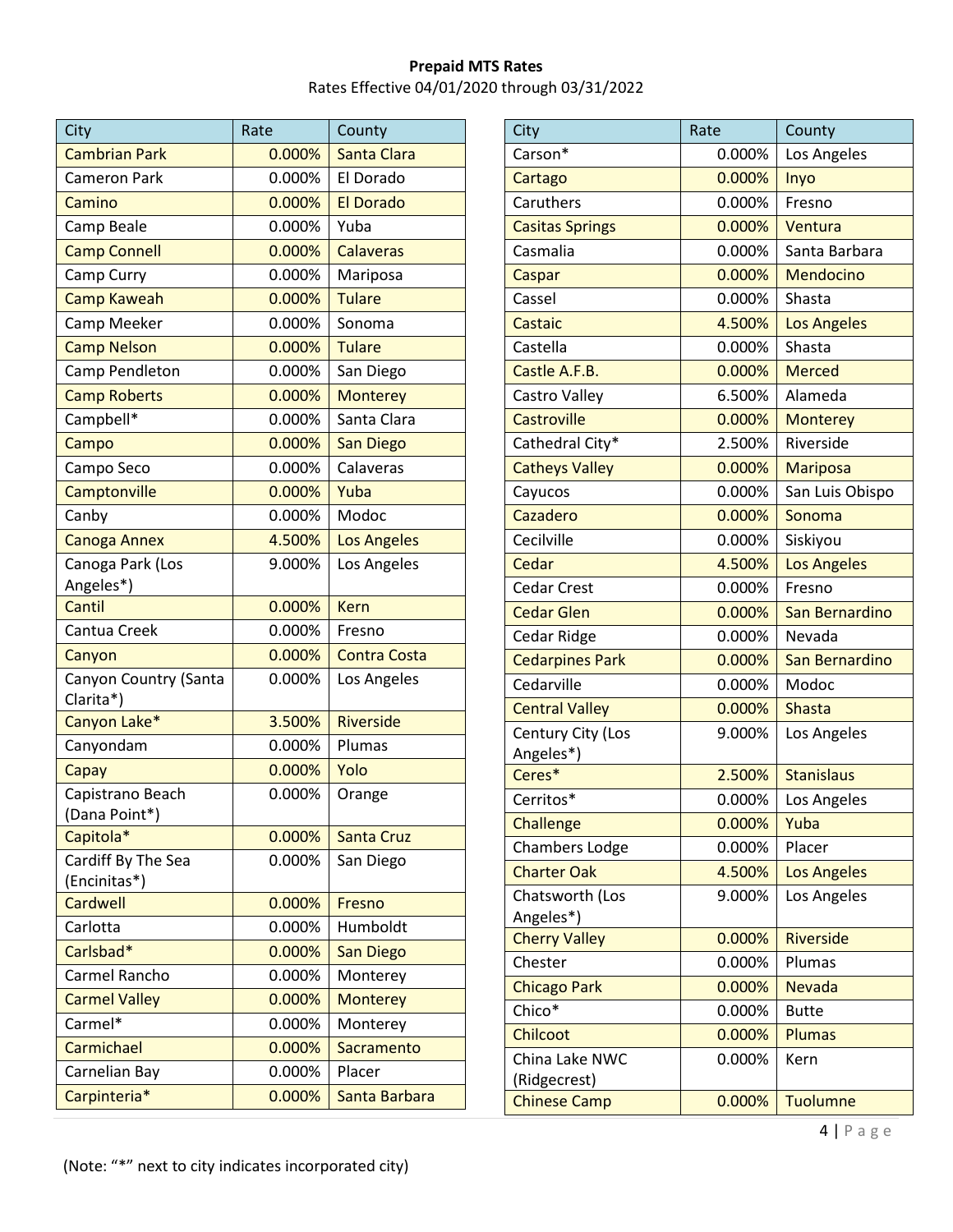| City                        | Rate   | County             |
|-----------------------------|--------|--------------------|
| Chino Hills*                | 0.000% | San Bernardino     |
| Chino*                      | 0.000% | San Bernardino     |
| Chiriaco Summit             | 0.000% | Riverside          |
| Cholame                     | 0.000% | San Luis Obispo    |
| Chowchilla*                 | 0.000% | Madera             |
| Chualar                     | 0.000% | <b>Monterey</b>    |
| Chula Vista*                | 4.500% | San Diego          |
| Cima                        | 0.000% | San Bernardino     |
| Citrus Heights*             | 2.500% | Sacramento         |
| City of Commerce*           | 0.000% | <b>Los Angeles</b> |
| City of Industry*           | 0.000% | Los Angeles        |
| <b>City Terrace</b>         | 4.500% | <b>Los Angeles</b> |
| Claremont*                  | 0.000% | Los Angeles        |
| Clarksburg                  | 0.000% | Yolo               |
| Clayton*                    | 0.000% | Contra Costa       |
| <b>Clear Creek</b>          | 0.000% | <b>Siskiyou</b>    |
| Clearlake Highlands         | 0.000% | Lake               |
| (Clearlake*)                |        |                    |
| <b>Clearlake Oaks</b>       | 0.000% | Lake               |
| Clearlake Park              | 0.000% | Lake               |
| (Clearlake*)                |        |                    |
| Clearlake*                  | 0.000% | Lake               |
| Clements                    | 0.000% | San Joaquin        |
| Clinter                     | 0.000% | Fresno             |
| Clio                        | 0.000% | Plumas             |
| <b>Clipper Mills</b>        | 0.000% | <b>Butte</b>       |
| Cloverdale*                 | 2.500% | Sonoma             |
| Clovis*                     | 0.000% | Fresno             |
| Coachella*                  | 4.500% | Riverside          |
| Coalinga*                   | 0.000% | Fresno             |
| Coarsegold                  | 0.000% | Madera             |
| Cobb                        | 0.000% | Lake               |
| Cohasset                    | 0.000% | <b>Butte</b>       |
| Cole                        | 4.500% | <b>Los Angeles</b> |
| Coleville                   | 0.000% | Mono               |
| Colfax*                     | 0.000% | Placer             |
| College City                | 0.000% | Colusa             |
| <b>College Grove Center</b> | 0.000% | San Diego          |
| Colma*                      | 0.000% | San Mateo          |
| Coloma                      | 0.000% | <b>El Dorado</b>   |

| City                        | Rate   | County              |
|-----------------------------|--------|---------------------|
| Colorado                    | 0.000% | Mariposa            |
| Colton*                     | 0.000% | San Bernardino      |
| Columbia                    | 0.000% | Tuolumne            |
| Colusa*                     | 0.000% | Colusa              |
| Commerce*                   | 0.000% | Los Angeles         |
| Comptche                    | 0.000% | Mendocino           |
| Compton*                    | 7.500% | Los Angeles         |
| Concord*                    | 0.000% | <b>Contra Costa</b> |
| Cool                        | 0.000% | El Dorado           |
| Copperopolis                | 0.000% | <b>Calaveras</b>    |
| Corcoran*                   | 0.000% | Kings               |
| Cornell                     | 4.500% | <b>Los Angeles</b>  |
| Corning*                    | 0.000% | Tehama              |
| <b>Corona Del Mar</b>       | 0.000% | Orange              |
| (Newport Beach*)<br>Corona* | 0.000% | Riverside           |
| Coronado*                   | 0.000% | <b>San Diego</b>    |
| Corralitos                  | 0.000% | Santa Cruz          |
| Corte Madera*               | 0.000% | <b>Marin</b>        |
| Coso Junction               | 0.000% | Inyo                |
| Costa Mesa*                 | 0.000% | Orange              |
| Cotati*                     | 0.000% | Sonoma              |
| <b>Coto De Caza</b>         | 0.000% | Orange              |
| Cottonwood                  | 0.000% | Shasta              |
| Coulterville                | 0.000% | Mariposa            |
| Courtland                   | 0.000% | Sacramento          |
| Covelo                      | 0.000% | <b>Mendocino</b>    |
| Covina*                     | 5.500% | Los Angeles         |
| <b>Cowan Heights</b>        | 0.000% | Orange              |
| Coyote                      | 0.000% | Santa Clara         |
| Crannell                    | 0.000% | <b>Humboldt</b>     |
| Crenshaw (Los               | 9.000% | Los Angeles         |
| Angeles*)<br>Crescent City* | 0.000% | <b>Del Norte</b>    |
| <b>Crescent Mills</b>       | 0.000% | Plumas              |
| <b>Cressey</b>              | 0.000% | <b>Merced</b>       |
| Crest                       | 0.000% | San Diego           |
| <b>Crest Park</b>           | 0.000% | San Bernardino      |
| Cresta Blanca               | 6.500% | Alameda             |
| <b>Crestline</b>            | 0.000% | San Bernardino      |
|                             |        |                     |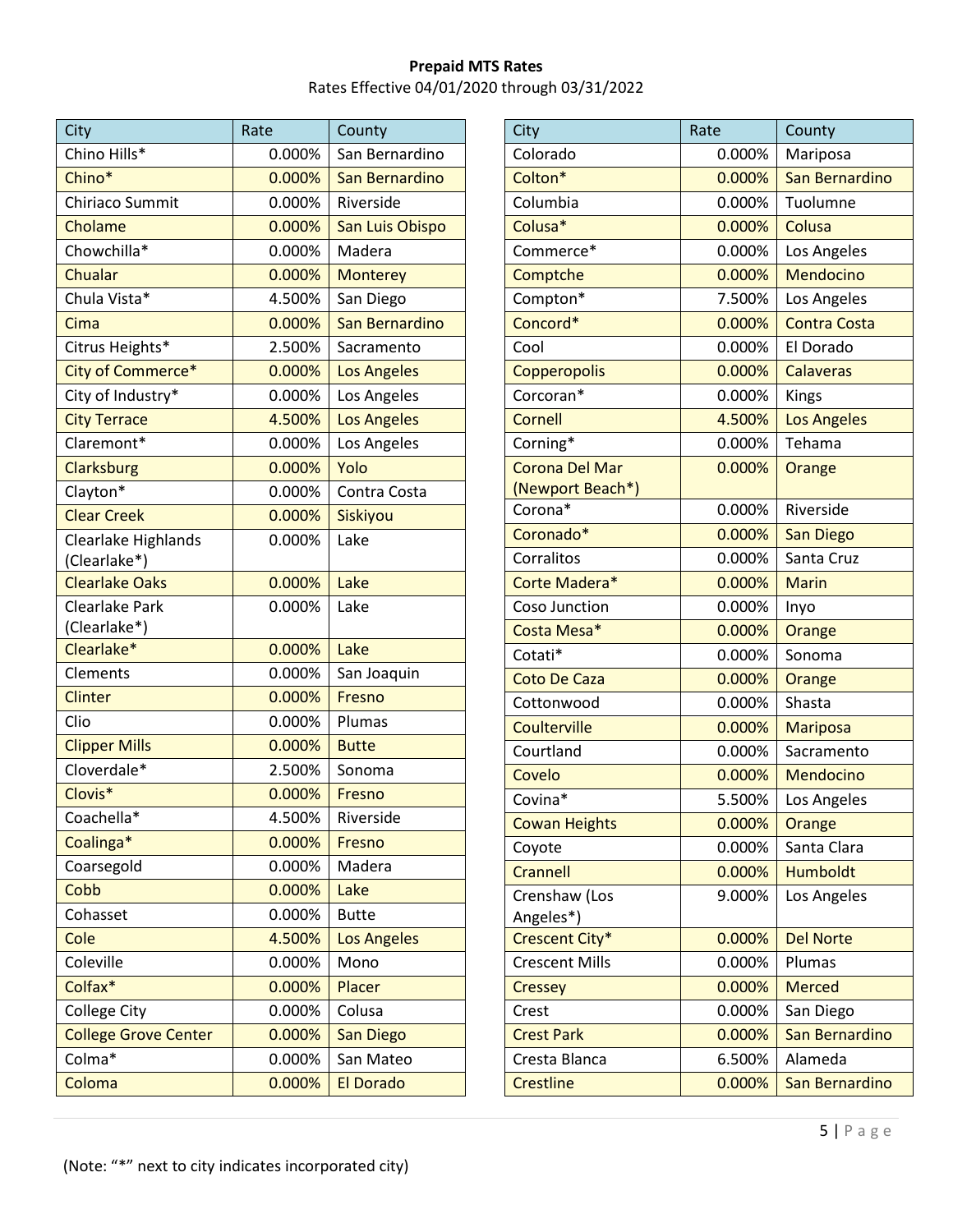| City                             | Rate   | County              |
|----------------------------------|--------|---------------------|
| Creston                          | 0.000% | San Luis Obispo     |
| Crockett                         | 0.000% | <b>Contra Costa</b> |
| Cromberg                         | 0.000% | Plumas              |
| <b>Cross Roads</b>               | 0.000% | San Bernardino      |
| Crowley Lake                     | 0.000% | Mono                |
| <b>Crows Landing</b>             | 0.000% | <b>Stanislaus</b>   |
| Cucamonga (Rancho<br>Cucamonga*) | 0.000% | San Bernardino      |
| Cudahy*                          | 0.000% | <b>Los Angeles</b>  |
| Culver City*                     | 9.000% | Los Angeles         |
| <b>Cummings</b>                  | 0.000% | Mendocino           |
| Cupertino*                       | 1.500% | Santa Clara         |
| <b>Curry Village</b>             | 0.000% | <b>Mariposa</b>     |
| Cutler                           | 0.000% | Tulare              |
| Cutten                           | 0.000% | <b>Humboldt</b>     |
| Cuyama                           | 0.000% | Santa Barbara       |
| Cypress*                         | 0.000% | Orange              |
| Daggett                          | 0.000% | San Bernardino      |
| <b>Dairy Farm</b>                | 0.000% | Solano              |
| Daly City*                       | 0.000% | San Mateo           |
| Dana Point*                      | 0.000% | Orange              |
| Danville*                        | 0.000% | Contra Costa        |
| <b>Dardanelle</b>                | 0.000% | <b>Tuolumne</b>     |
| Darwin                           | 0.000% | Inyo                |
| Davenport                        | 0.000% | <b>Santa Cruz</b>   |
| Davis Creek                      | 0.000% | Modoc               |
| Davis*                           | 0.000% | Yolo                |
| Death Valley                     | 0.000% | Inyo                |
| <b>Death Valley Junction</b>     | 0.000% | Inyo                |
| Deer Park                        | 0.000% | Napa                |
| Del Kern (Bakersfield*)          | 0.000% | <b>Kern</b>         |
| Del Mar Heights<br>(Morro Bay*)  | 0.000% | San Luis Obispo     |
| Del Mar*                         | 0.000% | <b>San Diego</b>    |
| Del Monte Grove<br>(Monterey*)   | 0.000% | Monterey            |
| <b>Del Rey</b>                   | 0.000% | Fresno              |
| Del Rey Oaks*                    | 0.000% | Monterey            |
| <b>Del Rosa</b>                  | 0.000% | San Bernardino      |
| Del Sur                          | 4.500% | Los Angeles         |
| Delano*                          | 0.000% | <b>Kern</b>         |

| City                   | Rate   | County             |
|------------------------|--------|--------------------|
| Deleven                | 0.000% | Colusa             |
| <b>Delhi</b>           | 0.000% | <b>Merced</b>      |
| Denair                 | 0.000% | <b>Stanislaus</b>  |
| Denny                  | 0.000% | <b>Trinity</b>     |
| Descanso               | 0.000% | San Diego          |
| <b>Desert Center</b>   | 0.000% | <b>Riverside</b>   |
| Desert Hot Springs*    | 6.500% | Riverside          |
| Di Giorgio             | 0.000% | <b>Kern</b>        |
| Diablo                 | 0.000% | Contra Costa       |
| Diamond Bar*           | 0.000% | <b>Los Angeles</b> |
| <b>Diamond Springs</b> | 0.000% | El Dorado          |
| <b>Dillon Beach</b>    | 0.000% | <b>Marin</b>       |
| Dinkey Creek           | 0.000% | Fresno             |
| Dinuba*                | 0.000% | <b>Tulare</b>      |
| Discovery Bay          | 0.000% | Contra Costa       |
| Dixon*                 | 0.000% | Solano             |
| <b>Dobbins</b>         | 0.000% | Yuba               |
| Dogtown                | 0.000% | <b>Marin</b>       |
| <b>Dollar Ranch</b>    | 0.000% | Contra Costa       |
| Dorris*                | 0.000% | Siskiyou           |
| Dos Palos*             | 0.000% | Merced             |
| <b>Dos Rios</b>        | 0.000% | Mendocino          |
| Douglas City           | 0.000% | Trinity            |
| <b>Douglas Flat</b>    | 0.000% | <b>Calaveras</b>   |
| Downey*                | 4.500% | Los Angeles        |
| <b>Downieville</b>     | 0.000% | <b>Sierra</b>      |
| Doyle                  | 0.000% | Lassen             |
| Drytown                | 0.000% | Amador             |
| Duarte*                | 0.000% | Los Angeles        |
| Dublin*                | 0.000% | Alameda            |
| Ducor                  | 0.000% | Tulare             |
| <b>Dulzura</b>         | 0.000% | <b>San Diego</b>   |
| <b>Duncans Mills</b>   | 0.000% | Sonoma             |
| <b>Dunlap</b>          | 0.000% | Fresno             |
| Dunnigan               | 0.000% | Yolo               |
| Dunsmuir*              | 0.000% | <b>Siskiyou</b>    |
| Durham                 | 0.000% | <b>Butte</b>       |
| <b>Dutch Flat</b>      | 0.000% | Placer             |
| Eagle Mountain         | 0.000% | Riverside          |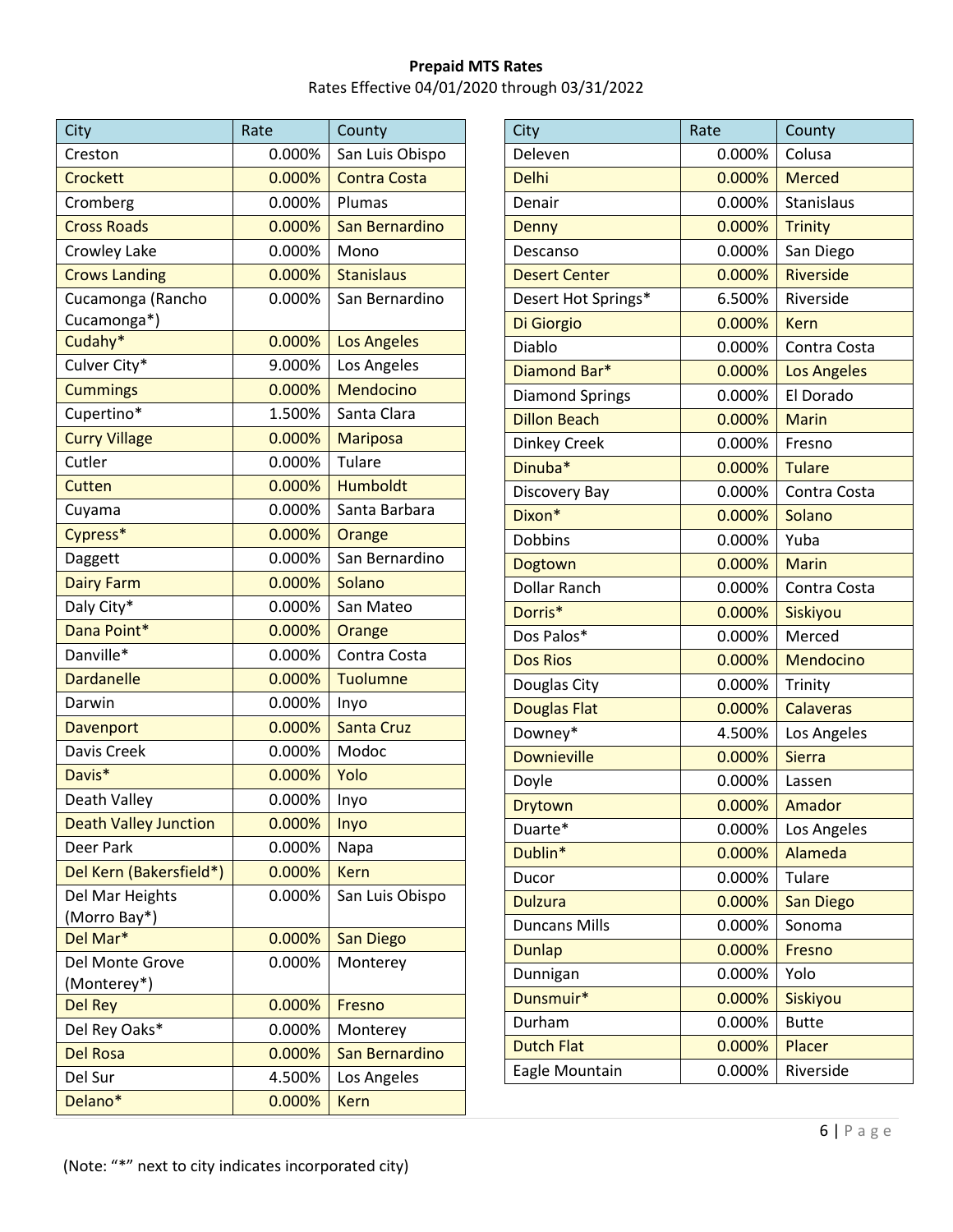| City                    | Rate   | County              |
|-------------------------|--------|---------------------|
| Eagle Rock (Los         | 9.000% | <b>Los Angeles</b>  |
| Angeles*)               |        |                     |
| Eagleville              | 0.000% | Modoc               |
| <b>Earlimart</b>        | 0.000% | <b>Tulare</b>       |
| Earp                    | 0.000% | San Bernardino      |
| <b>East Highlands</b>   | 0.000% | San Bernardino      |
| (Highland*)             |        |                     |
| East Irvine (Irvine*)   | 0.000% | Orange              |
| <b>East Los Angeles</b> | 4.500% | <b>Los Angeles</b>  |
| East Lynwood            | 9.000% | Los Angeles         |
| (Lynwood*)              |        |                     |
| <b>East Nicolaus</b>    | 0.000% | <b>Sutter</b>       |
| East Palo Alto*         | 0.000% | San Mateo           |
| <b>East Porterville</b> | 0.000% | <b>Tulare</b>       |
| East Rancho             | 4.500% | Los Angeles         |
| Dominguez               |        |                     |
| East San Pedro (Los     | 9.000% | <b>Los Angeles</b>  |
| Angeles*)               |        |                     |
| Eastgate                | 4.500% | Los Angeles         |
| <b>Easton</b>           | 0.000% | Fresno              |
| Eastside                | 0.000% | San Bernardino      |
| Eastvale*               | 0.000% | <b>Riverside</b>    |
| Echo Lake               | 0.000% | El Dorado           |
| <b>Echo Park (Los</b>   | 9.000% | <b>Los Angeles</b>  |
| Angeles*)               |        |                     |
| Edgemont (Moreno        | 0.000% | Riverside           |
| Valley*)<br>Edgewood    | 0.000% | Siskiyou            |
| Edison                  | 0.000% | Kern                |
| <b>Edwards</b>          |        |                     |
|                         | 0.000% | <b>Kern</b>         |
| Edwards A.F.B.          | 0.000% | Kern                |
| El Cajon*               | 0.000% | <b>San Diego</b>    |
| El Centro*              | 0.000% | Imperial            |
| El Cerrito*             | 7.500% | <b>Contra Costa</b> |
| El Dorado               | 0.000% | El Dorado           |
| <b>El Dorado Hills</b>  | 0.000% | <b>El Dorado</b>    |
| El Granada              | 0.000% | San Mateo           |
| <b>El Macero</b>        | 0.000% | Yolo                |
| El Modena               | 0.000% | Orange              |
| El Monte*               | 6.500% | <b>Los Angeles</b>  |
| El Nido                 | 0.000% | Merced              |
| <b>El Portal</b>        | 0.000% | <b>Mariposa</b>     |

| City                      | Rate   | County              |
|---------------------------|--------|---------------------|
| El Segundo*               | 1.500% | Los Angeles         |
| <b>El Sobrante</b>        | 0.000% | <b>Contra Costa</b> |
| El Toro (Lake Forest*)    | 0.000% | Orange              |
| El Toro M.C.A.S.          | 0.000% | Orange              |
| El Verano                 | 0.000% | Sonoma              |
| <b>El Viejo</b>           | 0.000% | <b>Stanislaus</b>   |
| Eldridge                  | 0.000% | Sonoma              |
| <b>Elizabeth Lake</b>     | 4.500% | <b>Los Angeles</b>  |
| Elk                       | 0.000% | Mendocino           |
| <b>Elk Creek</b>          | 0.000% | Glenn               |
| Elk Grove*                | 1.500% | Sacramento          |
| Elmira                    | 0.000% | Solano              |
| Elmwood                   | 6.500% | Alameda             |
| Elverta                   | 0.000% | Sacramento          |
| <b>Emerald Hills</b>      | 3.500% | San Mateo           |
| (Redwood City*)           |        |                     |
| Emeryville*               | 5.500% | Alameda             |
| <b>Emigrant Gap</b>       | 0.000% | Placer              |
| <b>Empire</b>             | 0.000% | <b>Stanislaus</b>   |
| Encinitas*                | 0.000% | San Diego           |
| Encino (Los Angeles*)     | 9.000% | <b>Los Angeles</b>  |
| Enterprise                | 0.000% | Shasta              |
| Escalon*                  | 0.000% | San Joaquin         |
| Escondido*                | 0.000% | San Diego           |
| <b>Esparto</b>            | 0.000% | Yolo                |
| <b>Essex</b>              | 0.000% | San Bernardino      |
| Etiwanda (Rancho          | 0.000% | San Bernardino      |
| Cucamonga*)               |        |                     |
| Etna*                     | 0.000% | Siskiyou            |
| <b>Ettersburg</b>         | 0.000% | Humboldt            |
| Eureka*                   | 0.000% | Humboldt            |
| Exeter*                   | 0.000% | <b>Tulare</b>       |
| <b>Fair Oaks</b>          | 0.000% | Sacramento          |
| Fairfax*                  | 0.000% | <b>Marin</b>        |
| Fairfield*                | 0.000% | Solano              |
| <b>Fairmount</b>          | 0.000% | <b>Contra Costa</b> |
| <b>Fall River Mills</b>   | 0.000% | Shasta              |
| <b>Fallbrook</b>          | 0.000% | <b>San Diego</b>    |
| <b>Fallbrook Junction</b> | 0.000% | San Diego           |
| <b>Fallen Leaf</b>        | 0.000% | <b>El Dorado</b>    |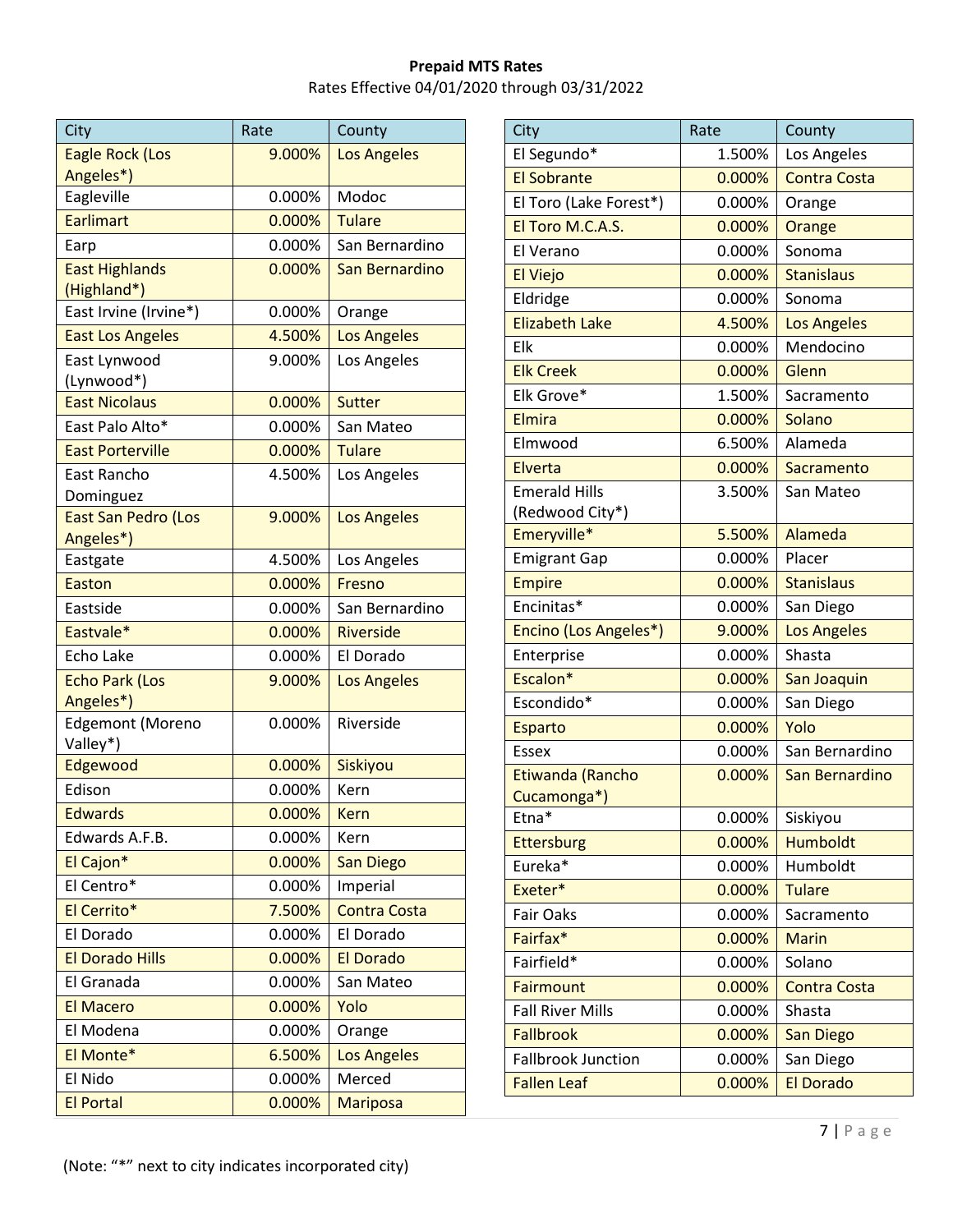| City                      | Rate   | County             |
|---------------------------|--------|--------------------|
| Fallon                    | 0.000% | Marin              |
| Fancher                   | 0.000% | Fresno             |
| Farmersville*             | 0.000% | Tulare             |
| Farmington                | 0.000% | San Joaquin        |
| Fawnskin                  | 0.000% | San Bernardino     |
| <b>Feather Falls</b>      | 0.000% | <b>Butte</b>       |
| <b>Fellows</b>            | 0.000% | Kern               |
| Felton                    | 0.000% | <b>Santa Cruz</b>  |
| Fenner                    | 0.000% | San Bernardino     |
| Fernbridge (Fortuna*)     | 0.000% | <b>Humboldt</b>    |
| Ferndale*                 | 0.000% | Humboldt           |
| Fiddletown                | 0.000% | Amador             |
| <b>Fields Landing</b>     | 0.000% | Humboldt           |
| <b>Fig Garden Village</b> | 0.000% | Fresno             |
| (Fresno*)                 |        |                    |
| Fillmore*                 | 0.000% | Ventura            |
| <b>Finley</b>             | 0.000% | Lake               |
| Firebaugh*                | 9.000% | Fresno             |
| <b>Fish Camp</b>          | 0.000% | <b>Mariposa</b>    |
| <b>Five Points</b>        | 0.000% | Fresno             |
| <b>Flinn Springs</b>      | 0.000% | <b>San Diego</b>   |
| Flintridge (LaCanada/     | 0.000% | Los Angeles        |
| Flintridge*)              |        |                    |
| <b>Florence</b>           | 4.500% | <b>Los Angeles</b> |
| Floriston                 | 0.000% | Nevada             |
| Flournoy                  | 0.000% | Tehama             |
| Folsom*                   | 0.000% | Sacramento         |
| Fontana*                  | 0.000% | San Bernardino     |
| <b>Foothill Ranch</b>     | 0.000% | Orange             |
| Forbestown                | 0.000% | <b>Butte</b>       |
| <b>Forest Falls</b>       | 0.000% | San Bernardino     |
| <b>Forest Glen</b>        | 0.000% | <b>Trinity</b>     |
| <b>Forest Knolls</b>      | 0.000% | Marin              |
| <b>Forest Park</b>        | 4.500% | <b>Los Angeles</b> |
| Forest Ranch              | 0.000% | <b>Butte</b>       |
| Foresthill                | 0.000% | Placer             |
| Forestville               | 0.000% | Sonoma             |
| <b>Forks of Salmon</b>    | 0.000% | Siskiyou           |
| Fort Bidwell              | 0.000% | Modoc              |
| Fort Bragg*               | 0.000% | Mendocino          |

| City                                | Rate      | County            |
|-------------------------------------|-----------|-------------------|
| <b>Fort Dick</b>                    | 0.000%    | Del Norte         |
| <b>Fort Irwin</b>                   | $0.000\%$ | San Bernardino    |
| Fort Jones*                         | 0.000%    | Siskiyou          |
| <b>Fort Ord</b>                     | 0.000%    | <b>Monterey</b>   |
| Fort Ord (Marina*)                  | 0.000%    | Monterey          |
| Fort Ord (Seaside*)                 | 5.500%    | <b>Monterey</b>   |
| Fort Seward                         | 0.000%    | Humboldt          |
| Fortuna*                            | 0.000%    | <b>Humboldt</b>   |
| Foster City*                        | 0.000%    | San Mateo         |
| <b>Fountain Valley*</b>             | 0.000%    | Orange            |
| Fowler*                             | 0.000%    | Fresno            |
| <b>Frazier Park</b>                 | 0.000%    | <b>Kern</b>       |
| Freedom                             | 0.000%    | Santa Cruz        |
| Freedom                             | $0.000\%$ | <b>Santa Cruz</b> |
| (Watsonville*)                      |           |                   |
| Freeport                            | 0.000%    | Sacramento        |
| Freestone                           | 0.000%    | Sonoma            |
| Fremont*                            | 0.000%    | Alameda           |
| <b>French Camp</b>                  | 0.000%    | San Joaquin       |
| French Gulch                        | 0.000%    | Shasta            |
| Freshwater                          | 0.000%    | <b>Humboldt</b>   |
| Fresno*                             | 0.000%    | Fresno            |
| Friant                              | 0.000%    | Fresno            |
| Friendly Valley (Santa<br>Clarita*) | 0.000%    | Los Angeles       |
| Frontera                            | 0.000%    | <b>Riverside</b>  |
| Fullerton*                          | 0.000%    | Orange            |
| <b>Fulton</b>                       | 0.000%    | Sonoma            |
| Galt*                               | 0.000%    | Sacramento        |
| Garberville                         | 0.000%    | <b>Humboldt</b>   |
| Garden Grove*                       | 0.000%    | Orange            |
| <b>Garden Valley</b>                | 0.000%    | <b>El Dorado</b>  |
| Gardena*                            | 3.500%    | Los Angeles       |
| Garey                               | 0.000%    | Santa Barbara     |
| Garnet                              | 0.000%    | Riverside         |
| Gasquet                             | 0.000%    | <b>Del Norte</b>  |
| Gaviota                             | 0.000%    | Santa Barbara     |
| <b>Gazelle</b>                      | 0.000%    | Siskiyou          |
| George A.F.B.                       | 0.000%    | San Bernardino    |
| Georgetown                          | 0.000%    | <b>El Dorado</b>  |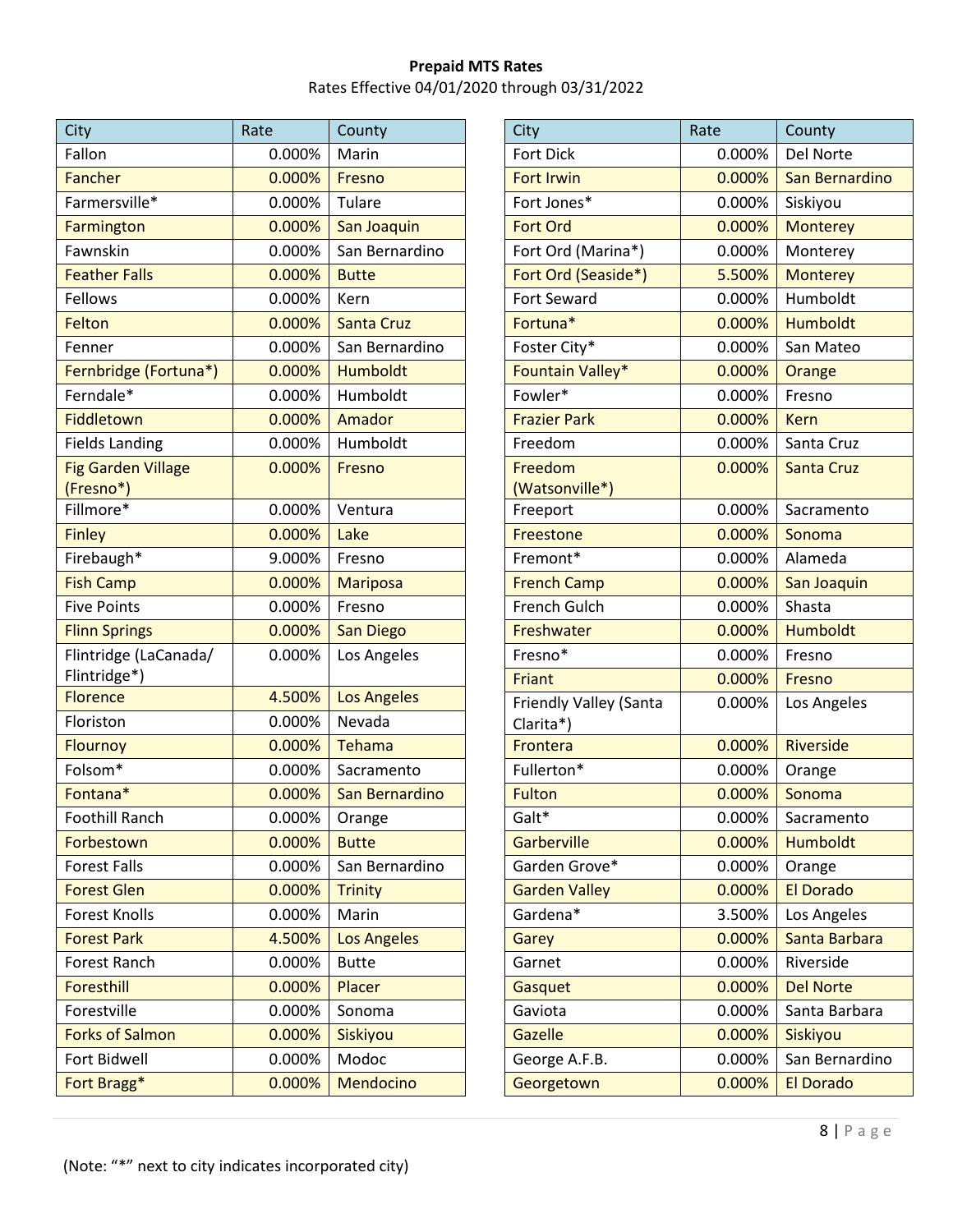| City                                   | Rate   | County             |
|----------------------------------------|--------|--------------------|
| Gerber                                 | 0.000% | Tehama             |
| Geyserville                            | 0.000% | Sonoma             |
| <b>Giant Forest</b>                    | 0.000% | Tulare             |
| <b>Gillman Hot Springs</b>             | 0.000% | <b>Riverside</b>   |
| Gilroy*                                | 4.500% | Santa Clara        |
| <b>Glassell Park (Los</b><br>Angeles*) | 9.000% | <b>Los Angeles</b> |
| Glen Avon                              | 0.000% | Riverside          |
| <b>Glen Ellen</b>                      | 0.000% | Sonoma             |
| Glenburn                               | 0.000% | Shasta             |
| Glencoe                                | 0.000% | Calaveras          |
| Glendale*                              | 6.500% | Los Angeles        |
| Glendora*                              | 0.000% | <b>Los Angeles</b> |
| Glenhaven                              | 0.000% | Lake               |
| Glenn                                  | 0.000% | Glenn              |
| Glennville                             | 0.000% | Kern               |
| <b>Gold River</b>                      | 0.000% | Sacramento         |
| Gold Run                               | 0.000% | Placer             |
| <b>Golden Hills</b>                    | 0.000% | <b>Kern</b>        |
| Goleta*                                | 0.000% | Santa Barbara      |
| Gonzales*                              | 0.000% | <b>Monterey</b>    |
| Goodyears Bar                          | 0.000% | Sierra             |
| Gorman                                 | 4.500% | <b>Los Angeles</b> |
| Goshen                                 | 0.000% | Tulare             |
| <b>Government Island</b>               | 6.500% | Alameda            |
| Graeagle                               | 0.000% | Plumas             |
| <b>Granada Hills (Los</b><br>Angeles*) | 9.000% | <b>Los Angeles</b> |
| Grand Terrace*                         | 0.000% | San Bernardino     |
| <b>Granite Bay</b>                     | 0.000% | Placer             |
| Grass Valley*                          | 0.000% | Nevada             |
| Graton                                 | 0.000% | Sonoma             |
| <b>Green Valley</b>                    | 4.500% | Los Angeles        |
| <b>Green Valley Lake</b>               | 0.000% | San Bernardino     |
| Greenacres                             | 0.000% | Kern               |
| Greenbrae (Larkspur*)                  | 0.000% | <b>Marin</b>       |
| Greenfield*                            | 2.500% | Monterey           |
| Greenview                              | 0.000% | Siskiyou           |
| Greenville                             | 0.000% | Plumas             |
| Greenwood                              | 0.000% | El Dorado          |

| City                     | Rate   | County             |
|--------------------------|--------|--------------------|
| Grenada                  | 0.000% | Siskiyou           |
| Gridley*                 | 0.000% | <b>Butte</b>       |
| Grimes                   | 0.000% | Colusa             |
| <b>Grizzly Flats</b>     | 0.000% | <b>El Dorado</b>   |
| Groveland                | 0.000% | Tuolumne           |
| Grover Beach*            | 0.000% | San Luis Obispo    |
| Guadalupe*               | 0.000% | Santa Barbara      |
| Gualala                  | 0.000% | Mendocino          |
| Guasti (Ontario*)        | 0.000% | San Bernardino     |
| Guatay                   | 0.000% | <b>San Diego</b>   |
| Guerneville              | 0.000% | Sonoma             |
| Guinda                   | 0.000% | Yolo               |
| Gustine*                 | 0.000% | Merced             |
| <b>Hacienda Heights</b>  | 4.500% | <b>Los Angeles</b> |
| Halcyon                  | 0.000% | San Luis Obispo    |
| Half Moon Bay*           | 0.000% | <b>San Mateo</b>   |
| Hamilton A.F.B.          | 0.000% | Marin              |
| (Novato*)                |        |                    |
| <b>Hamilton City</b>     | 0.000% | Glenn              |
| Hanford*                 | 0.000% | Kings              |
| <b>Happy Camp</b>        | 0.000% | Siskiyou           |
| Harbison Canyon          | 0.000% | San Diego          |
| <b>Harbor City (Los</b>  | 9.000% | <b>Los Angeles</b> |
| Angeles*)                |        |                    |
| Harmony                  | 0.000% | San Luis Obispo    |
| <b>Harris</b>            | 0.000% | <b>Humboldt</b>    |
| <b>Hat Creek</b>         | 0.000% | Shasta             |
| <b>Hathaway Pines</b>    | 0.000% | Calaveras          |
| Havasu Lake              | 0.000% | San Bernardino     |
| <b>Hawaiian Gardens*</b> | 0.000% | <b>Los Angeles</b> |
| Hawthorne*               | 4.500% | Los Angeles        |
| <b>Hayfork</b>           | 0.000% | <b>Trinity</b>     |
| Hayward*                 | 5.500% | Alameda            |
| <b>Hazard</b>            | 4.500% | <b>Los Angeles</b> |
| Healdsburg*              | 0.000% | Sonoma             |
| <b>Heber</b>             | 0.000% | <b>Imperial</b>    |
| Helena                   | 0.000% | Trinity            |
| <b>Helendale</b>         | 0.000% | San Bernardino     |
| Helm                     | 0.000% | Fresno             |
| Hemet*                   | 0.000% | Riverside          |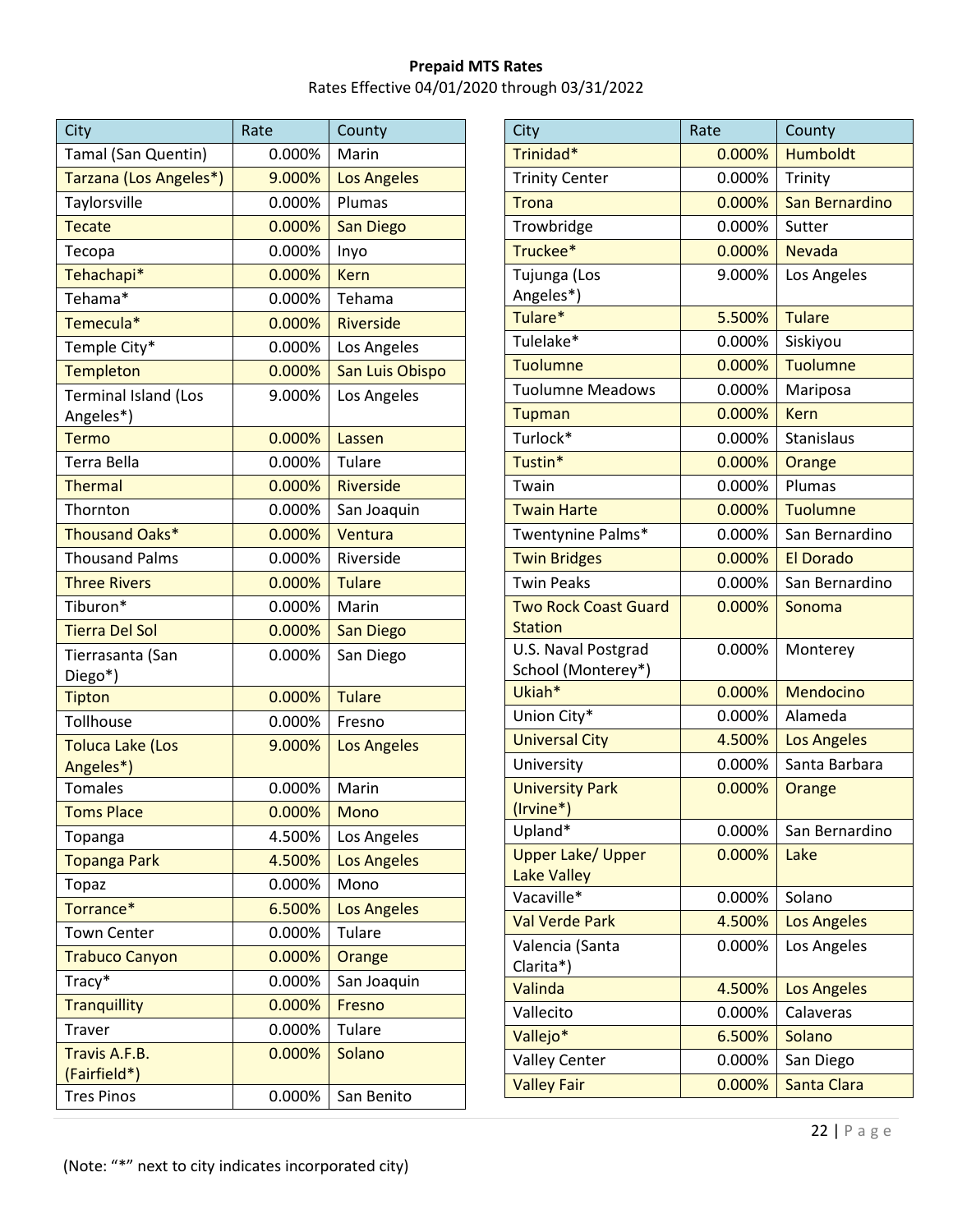| City                                 | Rate   | County             |
|--------------------------------------|--------|--------------------|
| <b>Valley Ford</b>                   | 0.000% | Sonoma             |
| <b>Valley Home</b>                   | 0.000% | <b>Stanislaus</b>  |
| <b>Valley Springs</b>                | 0.000% | Calaveras          |
| <b>Valley Village (Los</b>           | 9.000% | <b>Los Angeles</b> |
| Angeles*)                            |        |                    |
| Valyermo                             | 4.500% | Los Angeles        |
| <b>Van Nuys (Los</b><br>Angeles*)    | 9.000% | <b>Los Angeles</b> |
| Vandenberg A.F.B                     | 0.000% | Santa Barbara      |
| <b>Vasquez Rocks</b>                 | 4.500% | <b>Los Angeles</b> |
| Venice (Los Angeles*)                | 9.000% | Los Angeles        |
| Ventucopa                            | 0.000% | Santa Barbara      |
| Ventura*                             | 4.500% | Ventura            |
| <b>Verdugo City</b><br>(Glendale*)   | 6.500% | <b>Los Angeles</b> |
| Vernalis                             | 0.000% | San Joaquin        |
| Vernon*                              | 0.000% | <b>Los Angeles</b> |
| Veteran's Hospital (Los<br>Angeles*) | 9.000% | Los Angeles        |
| Victor                               | 0.000% | San Joaquin        |
| Victorville*                         | 0.000% | San Bernardino     |
| Vidal                                | 0.000% | San Bernardino     |
| View Park*                           | 0.000% | Los Angeles        |
| <b>Villa Grande</b>                  | 0.000% | Sonoma             |
| Villa Park*                          | 0.000% | Orange             |
| Vina                                 | 0.000% | <b>Tehama</b>      |
| Vincent                              | 4.500% | Los Angeles        |
| Vineburg                             | 0.000% | Sonoma             |
| Vinton                               | 0.000% | Plumas             |
| <b>Virgilia</b>                      | 0.000% | Plumas             |
| Visalia*                             | 0.000% | <b>Tulare</b>      |
| <b>Vista Park</b>                    | 0.000% | <b>Kern</b>        |
| Vista*                               | 0.000% | San Diego          |
| Volcano                              | 0.000% | Amador             |
| Volta                                | 0.000% | Merced             |
| <b>Wallace</b>                       | 0.000% | <b>Calaveras</b>   |
| Walnut Creek*                        | 0.000% | Contra Costa       |
| <b>Walnut Grove</b>                  | 0.000% | <b>Sacramento</b>  |
| <b>Walnut Park</b>                   | 4.500% | Los Angeles        |
| Walnut*                              | 0.000% | <b>Los Angeles</b> |

| City                                 | Rate      | County             |
|--------------------------------------|-----------|--------------------|
| <b>Warm Springs</b>                  | 0.000%    | Alameda            |
| (Fremont*)                           |           |                    |
| <b>Warner Springs</b>                | $0.000\%$ | <b>San Diego</b>   |
| Wasco*                               | 0.000%    | Kern               |
| Waterford*                           | 0.000%    | <b>Stanislaus</b>  |
| Watsonville*                         | 5.500%    | Santa Cruz         |
| <b>Watts</b>                         | 4.500%    | <b>Los Angeles</b> |
| Waukena                              | 0.000%    | Tulare             |
| Wawona                               | 0.000%    | <b>Mariposa</b>    |
| Weaverville                          | 0.000%    | Trinity            |
| Weed*                                | 0.000%    | Siskiyou           |
| Weimar                               | 0.000%    | Placer             |
| Weldon                               | $0.000\%$ | Kern               |
| Wendel                               | 0.000%    | Lassen             |
| Weott                                | 0.000%    | <b>Humboldt</b>    |
| West Covina*                         | 0.000%    | Los Angeles        |
| <b>West Hills (Los</b>               | 9.000%    | <b>Los Angeles</b> |
| Angeles*)                            |           |                    |
| West Hollywood*                      | 0.000%    | Los Angeles        |
| West Los Angeles (Los                | 9.000%    | <b>Los Angeles</b> |
| Angeles*)                            |           |                    |
| <b>West Point</b>                    | 0.000%    | Calaveras          |
| <b>West Sacramento*</b>              | 0.000%    | Yolo               |
| Westchester (Los                     | 9.000%    | Los Angeles        |
| Angeles*)                            |           |                    |
| Westend                              | 0.000%    | San Bernardino     |
| Westhaven                            | 0.000%    | Humboldt           |
| <b>Westlake (Los</b>                 | 9.000%    | <b>Los Angeles</b> |
| Angeles*)<br><b>Westlake Village</b> | 0.000%    | Ventura            |
| (Thousand Oaks*)                     |           |                    |
| Westlake Village*                    | 0.000%    | <b>Los Angeles</b> |
| Westley                              | 0.000%    | Stanislaus         |
| Westminster*                         | 0.000%    | Orange             |
| Westmorland*                         | 0.000%    | Imperial           |
| Westport                             | 0.000%    | Mendocino          |
| Westside                             | 0.000%    | Stanislaus         |
| Westwood                             | 0.000%    | Lassen             |
| Westwood (Los                        | 9.000%    | Los Angeles        |
| Angeles*)                            |           |                    |
| Wheatland*                           | 0.000%    | Yuba               |
| <b>Wheeler Ridge</b>                 | 0.000%    | Kern               |